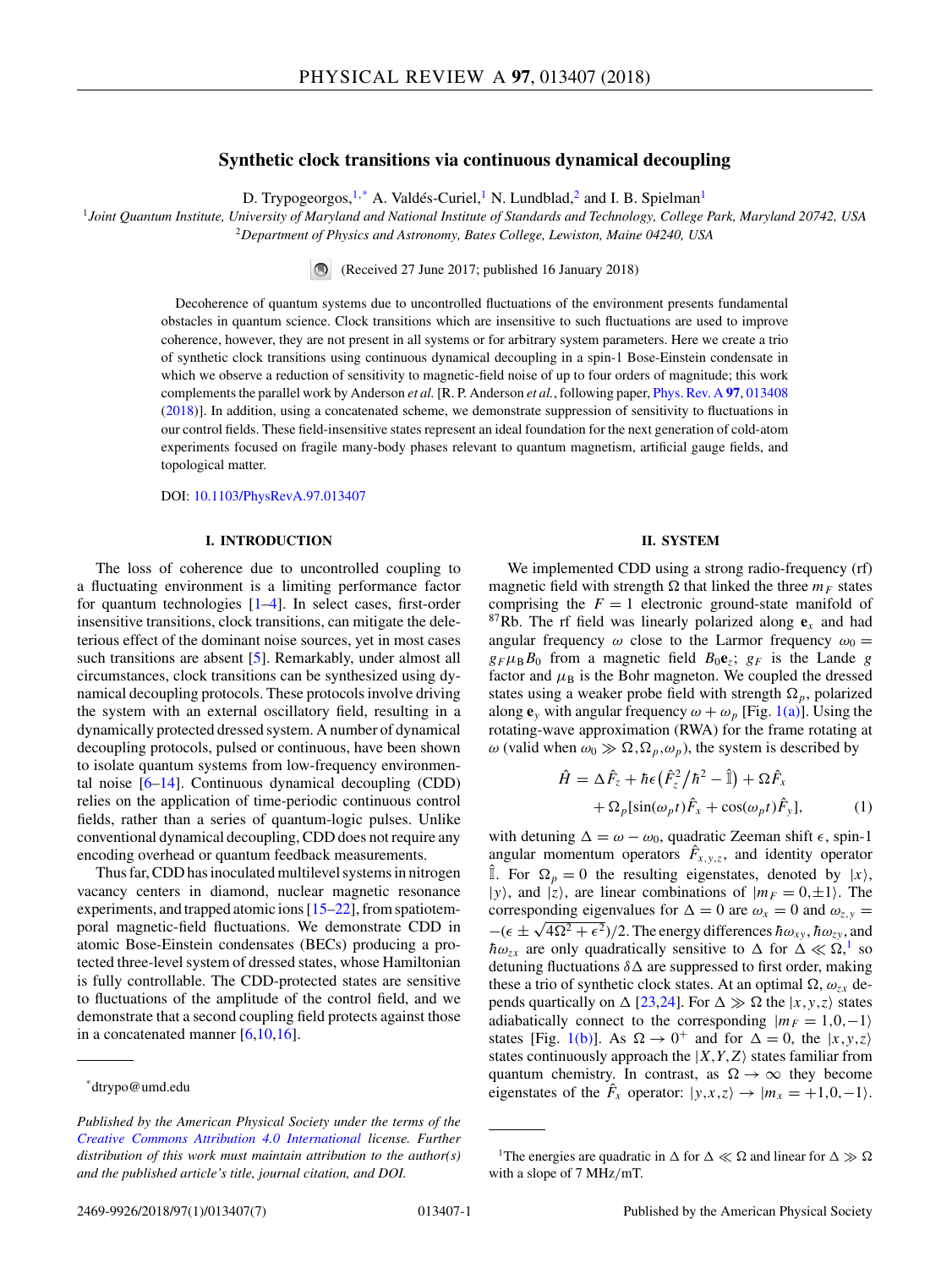<span id="page-1-0"></span>

FIG. 1. (a) Shown on the left is the dependence of the  $5^2S_{1/2}$ ,  $F = 1$  ground state of  $87Rb$  on the magnetic field, where the quadratic dependence of the  $|m_F = 0\rangle$  state's Zeeman shift has been exaggerated so it is visible on the same scale. In the middle are energies of the  $|x, y, z\rangle$  eigenstates for  $\Omega/2\pi = 200$  kHz (black curves) and  $\Omega = 0$  (gray curves). On the right is the TOF image of  $|z\rangle$  at  $\Delta = 0$ , showing the constituent  $m_F$  states. (b) On the left are spectroscopic data showing transitions between the  $|x, y, z\rangle$  states for  $\Omega/2\pi = 194.5(1)$  kHz. The vertical scale of the middle panel (*zx* transition) has only 10% the range of the other panels. The dashed lines correspond to the Hamiltonian of Eq. [\(1\)](#page-0-0), while the solid lines include the dependence of the quadratic shift on  $\Delta$ . Shown on the right are the representative spectra.

Unlike for the  $m_F$  basis, an oscillatory magnetic field can drive transitions between all pairs of the  $|x, y, z\rangle$  states with nonzero transition matrix elements (see Appendix [A](#page-4-0) for more details).

Our BECs had  $N \approx 5 \times 10^4$  atoms and were held in a crossed dipole trap with trapping frequencies  $(f_x, f_y, f_z)$ [42(3), 34(2), 133(3)] Hz.<sup>2</sup> The  $B_0 \approx 3.27$  mT bias field lifted the ground-state degeneracy, giving an  $\omega_0/2\pi = 22.9 \text{ MHz}$ Larmor frequency, with a quadratic shift  $\epsilon/2\pi = 76.4$  kHz. In our laboratory the ambient magnetic-field fluctuations were dominated by contributions from line noise giving an rms uncertainty  $\delta\Delta/2\pi = g_F\mu_B\delta B/h = 0.67(3)$  kHz.

We used adiabatic rapid passage (ARP) to transfer atoms initially prepared in any of the  $|m_F = 0, -1, 1\rangle$  states into the corresponding  $|x, y, z\rangle$  states. Beginning far from resonance  $[\Delta(t=0)/2\pi \approx -450$  kHz] with all coupling fields off, we ramped on the rf dressing field in a two-step process. We first ramped from  $\Omega = 0$  to approximately half its final value in 10 ms. By increasing the magnetic field  $B_0$ , we then ramped  $\Delta$ to zero in 12 ms using a nonlinear ramp adiabatic with respect to the relevant energy gaps. After allowing  $B_0$  to stabilize for 30 ms, we ramped the rf dressing field to its final value  $\Omega$  in 10 ms, yielding the dynamically decoupled  $|y, x, z\rangle$  states.

We measured the population in the  $|x, y, z\rangle$  states, adiabatically deloaded them back into the  $m_F$  basis by ramping  $B_0$ so that  $\Delta$  approached its initial detuned value in 2 ms, and then ramped off the dressing rf field in 1 ms. We obtained the spin-resolved momentum distribution using standard time-offlight (TOF) imaging techniques, with a Stern-Gerlach field to spatially separate the spin components during the TOF. The right panel of Fig.  $1(a)$  shows such a TOF image for decomposition of  $|z\rangle$  into the  $m_F$  states in a typical TOF image.

We confirmed our control and measurement techniques spectroscopically measuring the energy differences between the  $|x, y, z\rangle$  states with our prove field. Figure  $1(b)$  shows the dependence of the  $\omega_{xy}/2\pi$ ,  $\omega_{yz}/2\pi$ , and  $\omega_{zx}/2\pi$  on detuning for  $\Omega/2\pi = 194.5(1)$  kHz derived from spectra such as in the side panel with coupling strength  $\Omega_p/2\pi \approx 1$  kHz and  $\Delta/2\pi \approx 9$  kHz.

The dashed curves based on Eq. [\(1\)](#page-0-0) clearly depart from our measurements for the *zx* transition. This departure results from neglecting the weak dependence of the quadratic shift  $\epsilon$ on bias field  $B_0$ . In near-perfect agreement with experiment, the solid curves from the full Breit-Rabi expression account for this dependence.

### **III. ROBUSTNESS**

The *zx* transition is remarkably robust against magneticfield variations, as commonly result from temporal and spatial magnetic-field noise in laboratory environments [Fig.  $2(a)$ ]. We focus on the *zx* transition, which can be made virtually independent of magnetic-field variations due to the similar curvature of  $\omega_z(\Delta)$  and  $\omega_x(\Delta)$  [see the middle panel of Fig.  $1(a)$ ]. We quantified the sensitivity of this transition to field variations with three methods corresponding to the different markers in Fig.  $2(b)$ . In each case we measured the energy shift from resonance as a function of detuning and then used a fourth-order polynomial fit to extract the rms residuals *δωzx* due to the known detuning noise.<sup>3</sup> (1) Triangles denote data using full spectroscopical measurements similar to Fig.  $2(a)$ . (2) Squares denote data in which a detuned  $\pi$  pulse of the probe field transferred atoms from  $|z\rangle$  to  $|x\rangle$ , a side-of-peak technique giving a signal first-order sensitive to changes in  $\omega_{zx}$ . (3) Circles denote data using an adiabatic technique described below. The results are not consistent with the theory simple from Eq. [\(1\)](#page-0-0) (dashed line) and instead require the Breit-Rabi expression (solid line) to obtain full agreement.<sup>4</sup>

Even at our smallest coupling  $\Omega/2\pi = 69(1)$  kHz the typical magnetic-field noise was attenuated by two orders of magnitude, rendering it essentially undetectable. Ideally,

<sup>&</sup>lt;sup>2</sup>All uncertainties herein represent the uncorrelated combination of statistical and systematic uncertainties.

<sup>3</sup>Our procedure also quantifies the small fluctuations that survive for spectra that are flat beyond second order, as in Eq. [\(1\)](#page-0-0).

<sup>&</sup>lt;sup>4</sup>The fluctuations can be even smaller for a given  $\Omega$  if we allow for  $\Delta \neq 0$  (see Appendix [A\)](#page-4-0).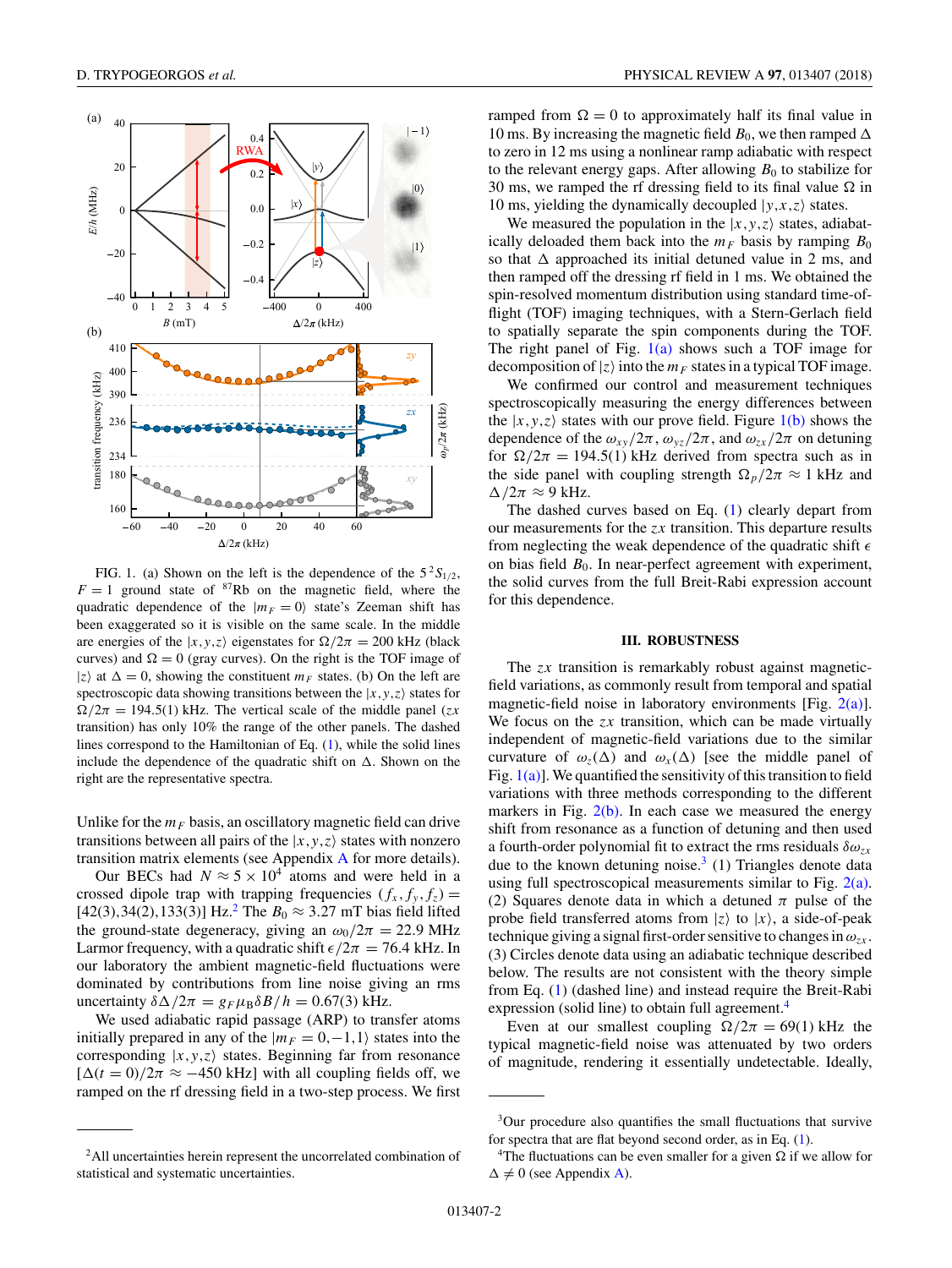<span id="page-2-0"></span>

FIG. 2. (a) Transition frequency  $\omega_{zx}/2\pi$  for three values of  $\Omega/2\pi$ . The dashed curves correspond to Eq. [\(1\)](#page-0-0), while the solid curves use the Breit-Rabi expression. (b) The change in energy from our experimental detuning fluctuations as measured in the  $m_F$  basis is  $\delta\Delta/2\pi = 0.67$  kHz (red dashed line). Triangles correspond to  $|x, y, z\rangle$  spectroscopy data, squares to side-of-peak  $\pi$ -pulse data, and circles to double-dressed data. The black dashed (solid) curve was calculated using Eq. [\(1\)](#page-0-0) (the Breit-Rabi expression). The shading of the data points corresponds to the Rabi frequencies in Fig. 3.

the radius of curvature of  $\omega_{zx}(\Delta)$  changes sign at about  $\Omega/2\pi = 220$  kHz, leaving only a  $\Delta^4$  contribution; however, in practice the small dependence of  $\epsilon$  on *B* prevents this perfect cancellation.

We explored the strength of the probe-driven transitions between these states by observing coherent Rabi oscillations [Fig.  $3(a)$ ] where our BEC was prepared in  $|z\rangle$  and the probe field had strength  $\Omega_p/2\pi \approx 1$  kHz. The top panel shows Rabi oscillations between  $|m_F = 0\rangle$  and  $|m_F = -1\rangle$  states for reference and the remaining panels show oscillations between  $|z\rangle$  and  $|x\rangle$ . The observed Rabi frequency between dressed states decreased with increasing  $\Omega$ , indicating a dependence of the  $zx$  transition matrix elements on  $\Omega$ . These matrix elements, as well as those for the *zy* transition, decrease with increasing  $\Omega$  for  $\Delta = 0$ , as shown in Fig. 3(b) and Appendix [A 2.](#page-5-0) The coherence of the Rabi oscillations for longer times was limited by gradients in  $\Omega$  that lead to phase separation of the dressed states and therefore loss of contrast after a few tens of milliseconds, but had no measurable effect on the coherence of the oscillations. In comparison, the coherence of the Rabi oscillation between the  $m_F$  states deteriorates after 500  $\mu$ s. For



FIG. 3. (a) Rabi oscillations. Phase coherence is maintained throughout the oscillations in the dressed basis, while it is quickly lost in the  $m_F$  basis. The marker size reflects the typical uncertainties on the dressed basis oscillations. (b) Transition matrix elements for *zx* (blue) and *zy* (orange) transitions decrease monotonically with increasing  $\Omega$  for  $\Delta = 0$ , while they increase for *xy*.

these time scales, the loss of coherence was predominantly due to bias magnetic-field temporal noise.<sup>5</sup>

## **IV. CONCATENATED CDD**

The driving field  $\Omega$  coupled together the  $|m_F\rangle$  states, giving us synthetic clock states  $|x, y, z\rangle$  that were nearly insensitive to magnetic-field fluctuations. However, the spectrum of these states is first-order sensitive to fluctuations  $\delta\Omega$  of the driving field. Reference [\[10\]](#page-6-0) showed that an additional field coupling together these  $|x, y, z\rangle$  states can produce doubly dressed states that are insensitive to both  $\delta\Omega$  and  $\delta\Delta$ : a process called concatenated CDD. In our experiment, the probe field provided the concatenating coupling field. Because  $\Omega_p \ll \Omega$ , we focus on a near-resonant two-level system formed by a single pair of dressed states, here  $|z\rangle$  and  $|x\rangle$ , which we consider as pseudospins  $|\uparrow\rangle$  and  $|\downarrow\rangle$ . These are described by the effective

<sup>5</sup>We canceled gradient magnetic fields so that no phase separation of the bare states was observed for more than 10 s.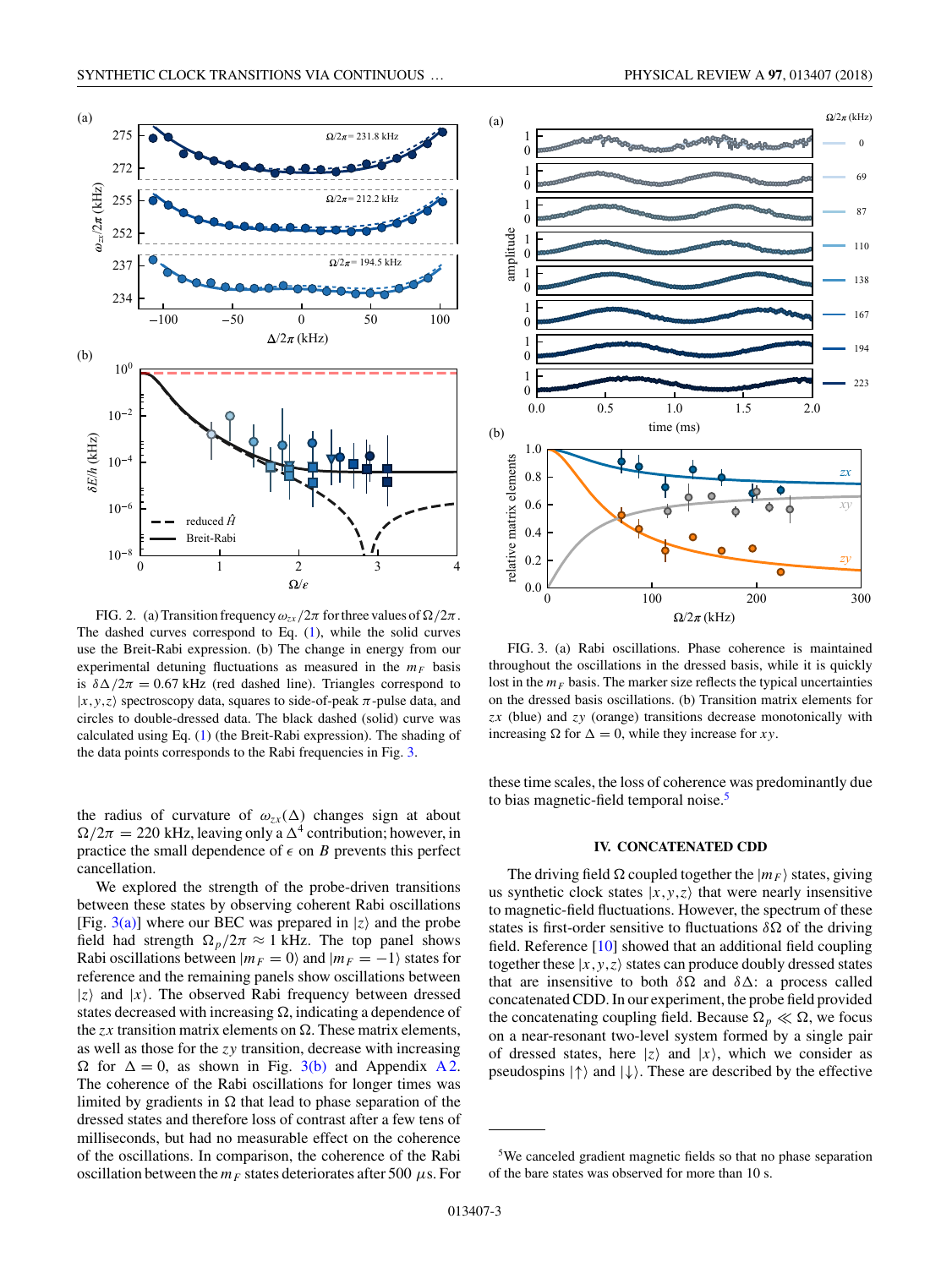

FIG. 4. (a) Fractional population imbalance of the ↓↑ transition for  $\Omega/2\pi = 138.2(1)$  kHz over detuning  $\Delta$ . The dashed curve is calculated using Eq. [\(1\)](#page-0-0) and the solid one using the full Breit-Rabi expression. (b) Fidelity of preparing a balanced superposition of  $|\downarrow\rangle$ and  $|\uparrow\rangle$  (dark blue) states compared to  $|m_F = 0\rangle$  and  $|m_F = -1\rangle$ states (light blue). (c) Robustness of the ↓*,*↑ transition against fluctuations  $\delta\Omega$  for different probe field coupling strengths. The points represent the slope of the fitted curves to the fractional population imbalance (inset).

two-level Hamiltonian

$$
\hat{H}_p = \frac{\hbar \Delta'}{2} \hat{\sigma}_3 + \hbar \Omega' \cos(\omega_p t) \hat{\sigma}_1,\tag{2}
$$

with energy gap  $\Delta' \approx \omega_{\perp,\uparrow}$  (shifted by off-resonant coupling to the *zy* and *xy* transitions) and coupling strength  $\Omega' \propto \Omega_p$ , as set by the matrix elements displayed in Fig. [3\(b\).](#page-2-0) Here  $\hat{\sigma}_{1,2,3}$  are the three Pauli operators. A RWA of this Hamiltonian leads to the energy spectrum  $E_{\uparrow,\downarrow} \approx \pm \Omega'/2 + (\Delta')^2/2\Omega'$ , having again assumed the coupling  $\Omega'$  exceeds any fluctuations in  $\Delta'$ . Thus, the concatenated CDD field protects from the fluctuations *δ* of the first dressing field in the same way that CDD provided protection from detuning noise  $\delta \Delta$ .

We produced doubly dressed states by using the probe field near resonance with the ↓*,*↑ transition and an ARP sequence. We started in  $|\downarrow\rangle$  at  $\Delta = 0$  and ramped on the probe field  $\Omega_p$ a few milliseconds before ramping  $\Omega$  to its final value. We chose ARP parameters to create an equal superposition of  $|\downarrow\rangle$ 

and  $|\uparrow\rangle$  and quantified the sensitivity of this transition to large changes in the detuning in terms of the fractional population imbalance  $\langle \hat{\sigma}_3 \rangle = P_{\downarrow}(\Delta) - P_{\uparrow}(\Delta)$ , shown in Fig. 4(a) for  $\Omega/2\pi = 138.2(1) \text{ kHz}$ .<sup>6</sup> This signal is first-order sensitive to  $\omega_{\perp}$  and provided our third measurement of sensitivity to detuning in Fig.  $2(b)$  denoted by circles.

We compared the fidelity of preparing a superposition of the  $|\downarrow\rangle$  and  $|\uparrow\rangle$  states to adiabatically preparing a similar superposition of the the  $|m_F = 0\rangle$  and  $|m_F = -1\rangle$  states, both with a probe field strength of approximately 1 kHz. Figure 4(b) shows the rms deviation of the population imbalance measured over a few hundred repetitions of the experiment. The rms deviation for the dressed basis is 0*.*024(1) and is an order of magnitude smaller than for the  $m_F$  basis 0.29(1), where it is practically impossible to prepare a balanced superposition for the parameters used here.

Figure  $4(c)$  shows the response of the  $\downarrow$ ,  $\uparrow$  transition to small changes  $\delta\Omega$  for different values of  $\Omega_p$ . We prepared an equal superposition of  $|\downarrow\rangle$  and  $|\uparrow\rangle$  following the same procedure as before for  $\Omega/2\pi = 138.2(1)$  kHz. We then measured how the population imbalance changes for small variations of  $\Omega$ , the effective detuning in the twice-rotated frame, for different probe amplitudes  $\Omega_p$ . We defined a sensitivity parameter  $d\langle \hat{\sigma}_3 \rangle / d\Omega$ , obtained from the linear regime of the population imbalance measurements [see the inset in Fig.  $4(c)$ ]. The robustness of the doubly dressed states against  $\delta\Omega$  fluctuations increased with  $\Omega_p$ , thus verifying the concatenating effect of CDD in the  $|x, y, z\rangle$  basis.

## **V. CONCLUSION**

We realized a three-level system that is dynamically decoupled from low-frequency noise, measured now-allowed transitions between all three states, and demonstrated control techniques for creating arbitrary Hamiltonians. These techniques add no heating or loss mechanisms, yet within the protected subspace retain the full complement of cold-atom coherent control tools such as optical lattices and Raman laser coupling and permit new first-order transitions that are absent in the unprotected subspace. These transitions enable experiments requiring a fully connected geometry as for engineering exotic states, e.g., in cold-atom topological insulators, and two-dimensional Rashba spin-orbit coupling in ultracold atomic systems [\[25,26\]](#page-6-0).

The synthetic clock states form a decoherence-free subspace that can be used in quantum information tasks where conventional clock states might be absent or incompatible with other technical requirements [\[27\]](#page-6-0). Moreover, their energy differences are proportional to the amplitude of the dressing field, and hence tunable, so they can be brought to resonance with a separate quantum system. The effective quantization axis can be arbitrarily rotated so that the two systems can be strongly coupled, pointing to applications in hybrid quantum

<sup>&</sup>lt;sup>6</sup>We chose the maximum value of  $\Delta$  such that the population of  $|y\rangle$ was negligible after deloading.

<sup>&</sup>lt;sup>T</sup>In Fig. 4(b), the noise in the  $m_F$  basis in not Gaussian distributed as is typical of line noise in these experiments.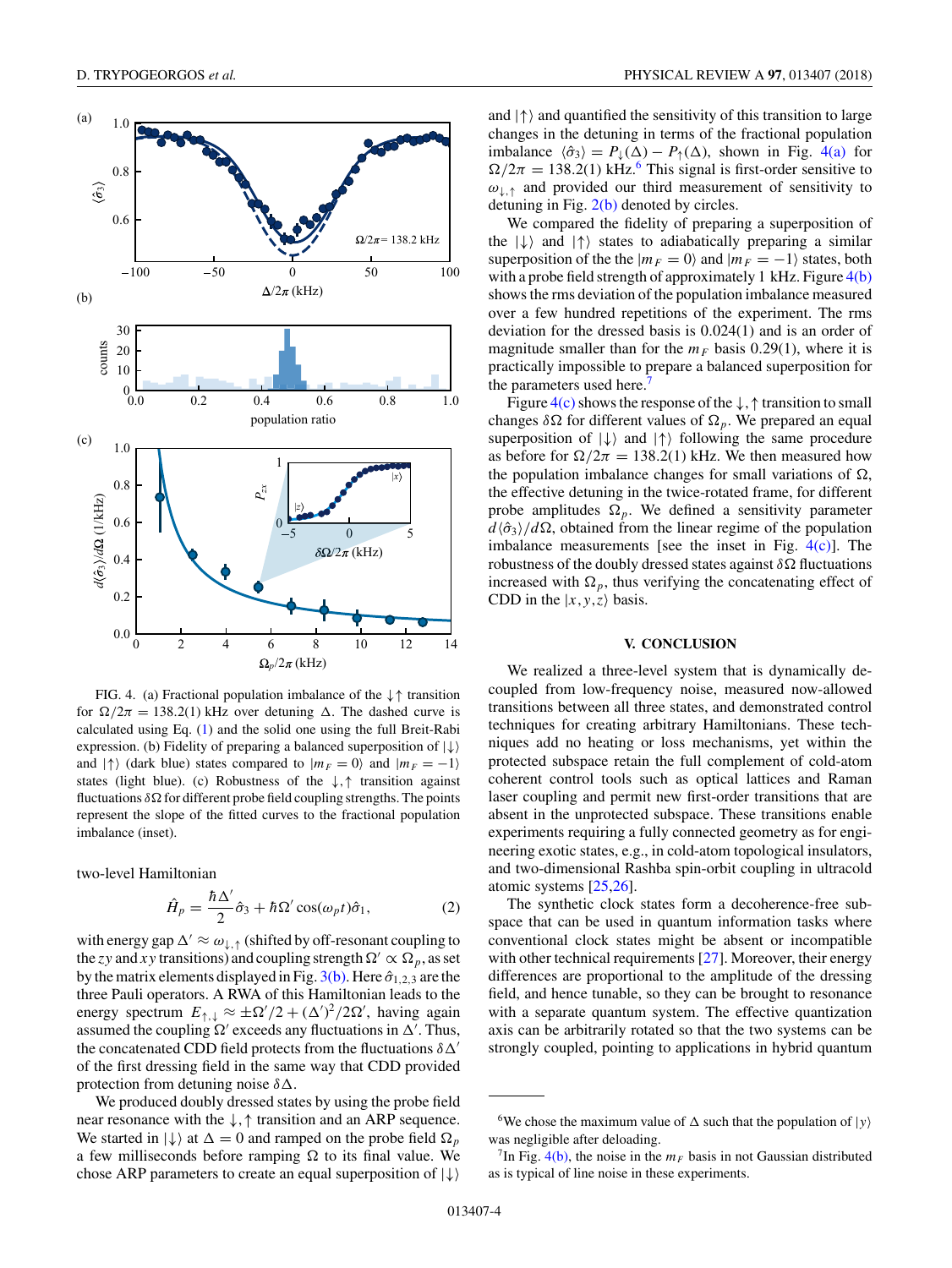<span id="page-4-0"></span>

FIG. 5. Decomposition of the  $|x, y, z\rangle$  states on the  $m_F$  basis for  $\Omega/2\pi = 145(1)$  kHz. The  $|m_F = -1, 0, 1\rangle$  states correspond to blue, orange, and gray, respectively.

systems [\[28,29\]](#page-6-0). Introducing a second coupling field shields the system from fluctuations of the first, a process which can be concatenated as needed. More broadly, synthetic clock states should prove generally useful in any situation where fluctuations of the coupling field can be made smaller than those of the environment.

## **ACKNOWLEDGMENTS**

This work was partially supported by the AROs atomtronics MURI, the AFOSRs Quantum Matter MURI, NIST, and the NSF through the PFC at the JQI. We are grateful for various discussions with P. Solano and thank R. P. Anderson for a very thoughtful and detailed eleventh hour reading of our manuscript.

# **APPENDIX A: THE |***x, y,z***- DRESSED BASIS**

The reduced Hamiltonian of Eq. [\(1\)](#page-0-0) can be diagonalized analytically. The eigenvalues for  $\Delta = 0$  are  $\omega_x = 0$  and  $\omega_{z,y} = 0$  $-\epsilon \pm \tilde{\Omega}$ , where  $\tilde{\Omega} = \sqrt{4\Omega^2 + \epsilon^2}$  is a generalized Rabi frequency. The corresponding (non-normalized) eigenvectors are linear combinations of the  $m_F$  basis states:

$$
|x\rangle = |-1\rangle + |1\rangle,
$$
  
\n
$$
|y\rangle = |-1\rangle - \frac{\epsilon + \tilde{\Omega}}{\sqrt{2}\Omega}|0\rangle + |1\rangle,
$$
  
\n
$$
|z\rangle = |-1\rangle - \frac{\epsilon - \tilde{\Omega}}{\sqrt{2}\Omega}|0\rangle + |1\rangle.
$$
 (A1)

We measured the above decomposition of the  $|x, y, z\rangle$  states to  $m_F$  states using a projective measurement by abruptly turning off the dressing field  $\Omega$  (see Fig. 5). For  $\Delta = 0$  and small coupling  $\Omega/\epsilon \to 0$  with regard to the quadratic shift the  $|y\rangle$  and  $|x\rangle$  become symmetric and antisymmetric superpositions of the  $|m_F = -1,1\rangle$  states, while  $|z\rangle$  is predominantly composed of  $|0\rangle,$ 

$$
|x\rangle = |1\rangle - |-1\rangle,
$$
  
\n
$$
|y\rangle = |1\rangle + |-1\rangle + \frac{\Omega}{\epsilon}|0\rangle,
$$
  
\n
$$
|z\rangle = \frac{\Omega}{\epsilon}(|1\rangle + |-1\rangle) - |0\rangle.
$$
 (A2)

On the other hand, when  $\Omega \to \infty$  they are independent of the driving field amplitude and continuously approach the



FIG. 6. Transition matrix elements over  $\Omega$  and  $\Delta$ . There is an asymmetry between coupling on the blue and red sides of the resonance that corresponds to the counter- and corotating terms  $\hat{F}_-$  and  $\hat{F}_+$ .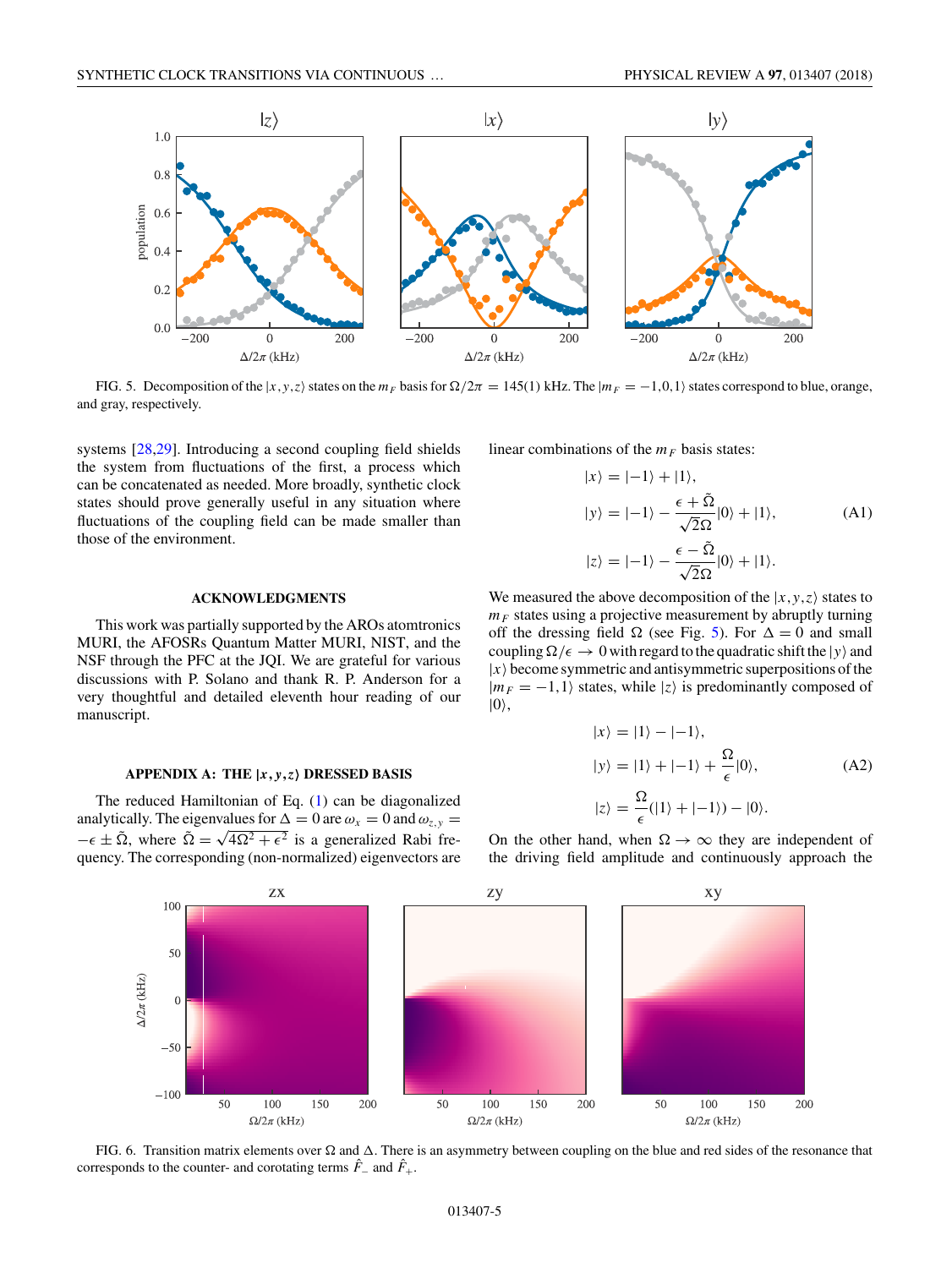<span id="page-5-0"></span>

FIG. 7. Shown on the left is the optimum response (solid line) of the *zx* transition to detuning fluctuations allowing for finite  $\Delta$  compared to  $\Delta = 0$  (dashed line). Shown on the right are the values of  $\Delta$  that correspond to the minimum derivative of  $\omega_{zx}$ .

eigenstates of the  $\hat{F}_x$  operator

$$
|x\rangle = |1\rangle - |-1\rangle,
$$
  
\n
$$
|y\rangle = |1\rangle + \sqrt{2}|0\rangle + |-1\rangle,
$$
  
\n
$$
|y\rangle = |1\rangle - \sqrt{2}|0\rangle + |-1\rangle.
$$
 (A3)

The states adiabatically map to the  $|m_F\rangle$  states for  $\Delta \gg \Omega$  as shown in Fig. [5.](#page-4-0) For  $\Delta/2\pi > 200$  kHz the  $|x, y, z\rangle$  states are not yet fully deloaded to a single  $m_F$  state since the population in other  $m_F$  states is not negligible. The state  $|z\rangle$  maps to  $|1\rangle$  $(|-1\rangle)$  for positive (negative) detuning,  $|y\rangle$  maps in the exact opposite way to  $|z\rangle$ , and  $|x\rangle$  always maps to  $|0\rangle$ . For large enough  $\Delta$  the *zx* and *xy* transitions become degenerate and the system resembles an  $F = 1$  ground state at low magnetic field.

#### **1. Dependence on detuning**

For nonzero values of the detuning  $\Delta$ , the eigenvalues are the root of the characteristic cubic polynomial  $H(\lambda) = \Delta^2 \epsilon +$  $(\Delta^2 + \Omega^2)\lambda - \epsilon \lambda^2 - \lambda^3$ . The eigenvalues are even functions with respect to  $\Delta$  as can be seen by the leading-order expansion for  $\Delta \rightarrow 0$ ,

$$
\omega_x = -\frac{\epsilon}{\Omega^2} \Delta^2 + O(\Delta^4),
$$
  
\n
$$
\omega_y = \frac{1}{2} (-\epsilon + \tilde{\Omega}) - \frac{(\epsilon + \tilde{\Omega})}{-\epsilon^2 - 4\Omega^2 + \epsilon \tilde{\Omega}} \Delta^2 + O(\Delta^4),
$$
  
\n
$$
\omega_z = \frac{1}{2} (-\epsilon - \tilde{\Omega}) + \frac{(\epsilon - \tilde{\Omega})}{\epsilon^2 + 4\Omega^2 + \epsilon \tilde{\Omega}} \Delta^2 + O(\Delta^4). \quad (A4)
$$

hence their resemblance to clock states. We focused on the *zx* transition since the curvature of  $\omega_x$  and  $\omega_z$  has the same sign for  $\epsilon < \tilde{\Omega}$  [Eq. (A4)]. Since the quadratic term changes curvature it can be made arbitrarily small. However, this cancellation does not take place when we consider the dependence of  $\epsilon$  on  $\Delta$  from the Breit-Rabi expression.

#### **2. Transition matrix elements**

The  $|X, Y, Z\rangle$  states transform under the application of the spin-1 operators as  $\epsilon_{jkl} \hat{F}_j |k\rangle = i\hbar |l\rangle$ , so that a resonant probe field can induce transitions between at least one pair of states, irrespectively of its polarization. The transition matrix

elements between the  $|x, y, z\rangle$  states show a dependence on both  $\Omega$  and  $\Delta$  (see Fig. [6\)](#page-4-0). For  $\Omega \ll \epsilon$  the matrix elements correspond to those of the  $|m_F\rangle$  basis and  $\langle x|\hat{F}_+|y\rangle = 0$  as expected by angular momentum selection rules. When  $\Omega$  and  $\epsilon$  are comparable in magnitude all transition matrix elements are nonzero and the states can be coupled cyclically. As  $\Omega \gg \epsilon$ the  $|z\rangle$  and  $|y\rangle$  states decouple and the system resembles an undressed basis following similar selection rules.

## **3. Optimal response to noise**

The sensitivity of the *zx* transition to detuning fluctuations can be optimized further by working at  $\Delta \neq 0$  as shown in Fig. 7. This behavior can only be captured by including the dependence of the quadratic shift on  $\Delta$  as given by the Breit-Rabi expression.

For small values of  $\Omega$  the optimum value of  $\Delta$  corresponds to one of the concave features of the *zx* transition energy that arise due to the asymmetry introduced by the quadratic shift. As  $\Omega$  gets larger, these features merge into a single one and the optimum value is  $\Delta \approx 0$ . The deviation from  $\Delta = 0$  is due to an overall tilt of the transition energy coming from the dependence of the quadratic shift on  $\Delta$ . At the optimum point  $\Omega/\epsilon \approx 3$  the sensitivity of the synthetic clock transition is  $1.9 \times 10^{-7}$  kHz; cf. the 87Rb clock transition, which scales as 57*.*5 kHz*/*mT<sup>2</sup> and gives  $5.8 \times 10^{-7}$  kHz.

#### **APPENDIX B: LOCATING FIELD RESONANCE**

We used an iterative procedure to measure and adjust the value of the detuning  $\Delta$  to account for the weak response of the  $|x,y,z\rangle$  states to detuning variations. As most of our experiments were done at  $\Delta = 0$ , we first obtained an estimate of  $\Delta$  from the imbalance of  $|1\rangle$  and  $|-1\rangle$  populations from the decomposition of  $|z\rangle$  which should be zero for  $\Delta = 0$  (see Fig. [5\)](#page-4-0). We then located the transition frequencies for at least two transitions (usually *zx* and *zy* as shown in Fig. [8\)](#page-6-0) using an ARP protocol as described in the main text and varying the frequency of the probe field. These frequencies correspond to a unique pair of  $\Omega$  and  $|\Delta|$  values which can then be used to adjust the bias magnetic field  $B_0$  so that  $\Delta = 0$ . However, there is an ambiguity as to the sign of  $\Delta$  since the eigenstates are even functions of  $\Delta$ .